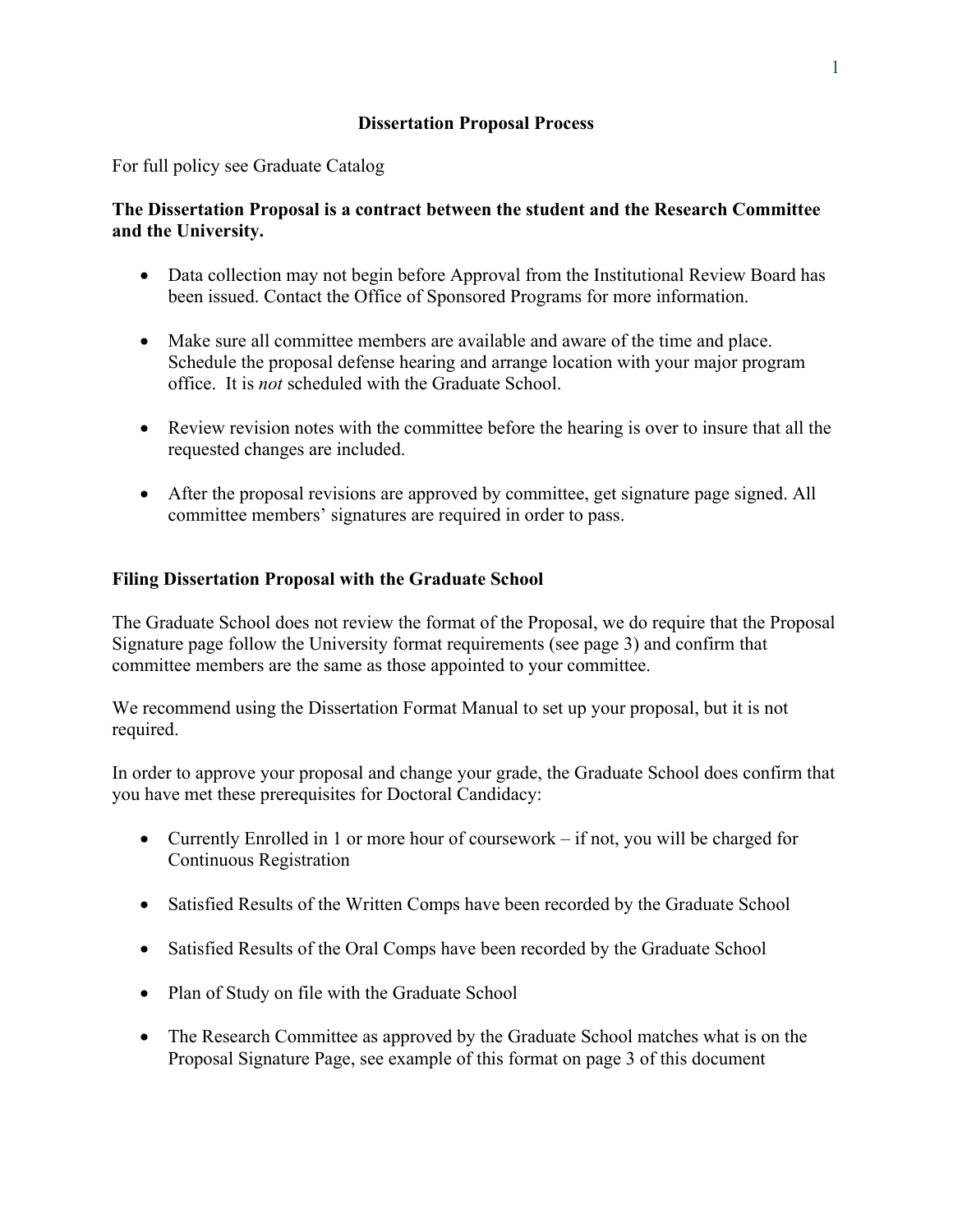- E-mail Proposal Requirements to the Thesis & Dissertation Specialist, Carol Steward, at carol.steward@unco.edu from your student bear email account.
	- o Digital copy of your proposal in MS Word or PDF
	- o Verification of Research Subject Compliance form signed by you and Research Advisor (even if you do not need to go through the IRB or IACUC, we need this form)
	- o IRB or IACUC Approval
	- o Signed signature page

Once we have confirmed that all requirements have been met, we send authorization to the Registrar's Office to change your Proposal Hours from "NR" to "S". Within 2 business days, the grade change will show up on your DegreeWorks record.